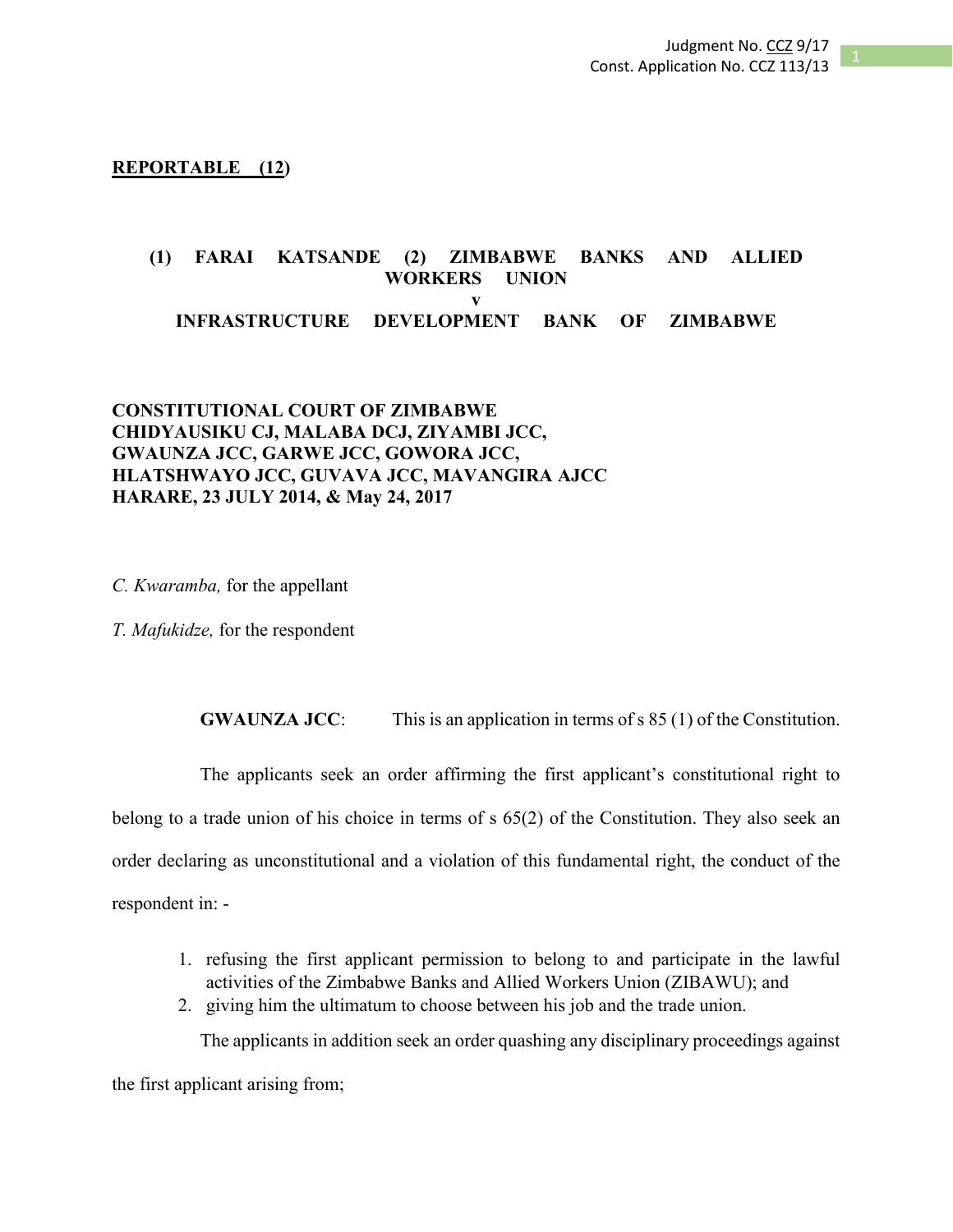"the respondent's imposition of restrictions on his involvement and/or participation in second applicant's lawful activities,"

as well as costs of suit.

The facts which give rise to this application are as follows. The first applicant was employed by the respondent as a loans officer with effect from June 2010. In the same month, he was elected Vice President of the second applicant. On 27 October 2011, the first applicant was promoted to the post of Senior Loans Officer. In May 2012, he was appointed interim President of the second applicant. The respondent reacted to this appointment and expressed its disapproval of the continued association between the first and the second applicants. The respondent's position was that since the applicant was a managerial employee, he could no longer represent the interests of non-managerial employees. This was in view of the fact that the second applicant was a trade union concerned with such interests. There was correspondence back and forth between the second applicant and the respondent concerning the issue. The second applicant repeatedly wrote to the respondent seeking the release of the first applicant to attend its functions and meetings both within and outside Zimbabwe. The requests were all turned down. Meetings were held between the first applicant and the respondent and the latter reiterated that the first applicant could not be a managerial employee and president of the second respondent at the same time. In the respondent's view, the two roles were mutually inconsistent.

The first applicant's position was that he was not a managerial employee and if he was, he would still have the right to associate with the second applicant in terms of s 4 of the Labour Act ("the Act"). This is the section that guarantees employees the right to belong to a trade union of their choice, and to participate in its lawful activities.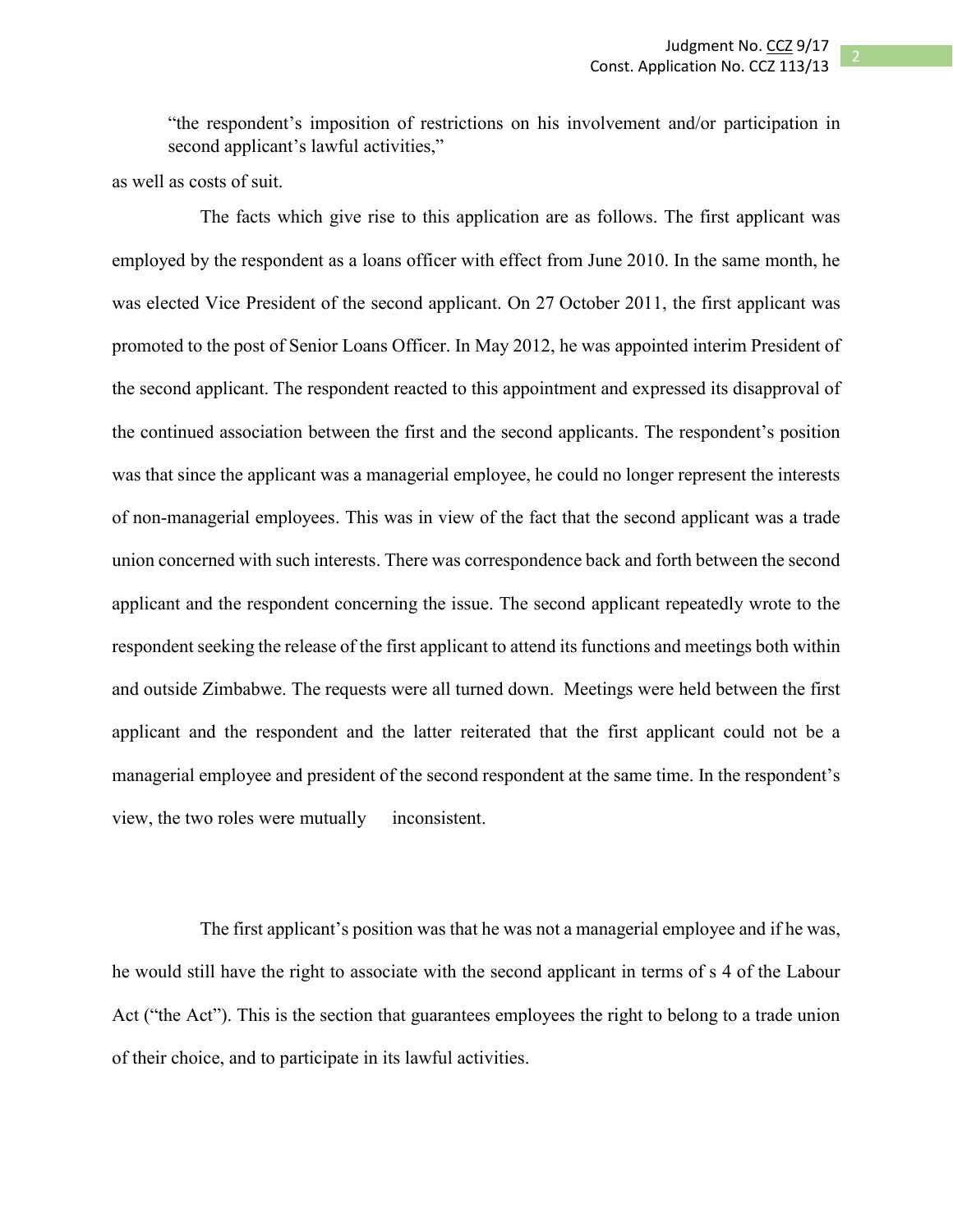The second applicant's request for the release of the first applicant to attend trade union business in South Africa from 18-21 March 2013, was rejected by the respondent. The first applicant nevertheless proceeded to go for the workshop. The applicants held the view that the respondent's refusal to grant the first applicant permission to attend functions and meetings of the second respondent was also a violation of s 14 (6) of the Collective Bargaining Agreement: Banking Undertaking, SI 273/2000. The section provides that paid special leave shall be granted to an employee who is nominated to attend national or international conferences as a trade union representative.

On 2 April 2013, the respondent preferred two misconduct charges against the first applicant. The first related to his absence from work during the time he attended trade union business in South Africa and the second to wilful disobedience of a lawful instruction not to attend. A disciplinary committee was constituted and it held that the proceedings were to be held in abeyance until the matter pending in the Labour Court was finalized. This was a referral of the dispute to the Labour Court in terms of s 46(b) of the Act, made by the first applicant. In the referral, the first applicant sought a determination on the question of whether or not he was a managerial employee of the respondent.

The second applicant again wrote to the respondent requesting the release of the first applicant for an elective congress which was to be held from 4-6 April 2013. The respondent responded and maintained its position that it would not allow the first applicant to attend as he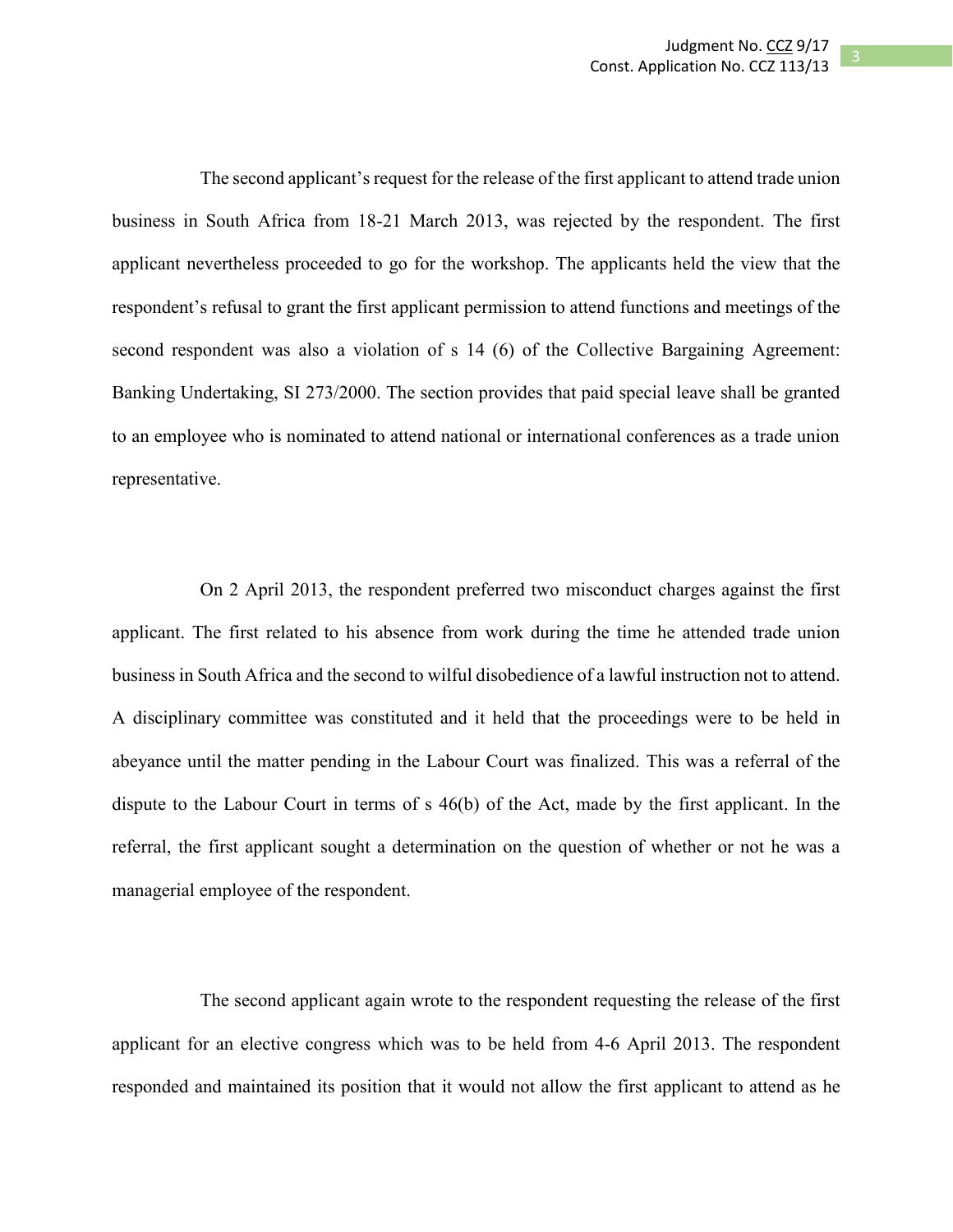could not belong to the second applicant since he was a managerial employee. Undeterred, the second applicant again wrote to the respondent requesting the release of the first applicant to attend a 'Uni-Africa Regional Conference' in Nairobi, Kenya from 15 -21 September 2013. The respondent, maintaining its position, turned down the request. The first applicant attended the conference regardless and the respondent preferred two other misconduct charges against him.

Subsequent to the filing of this application, the first applicant was brought before a disciplinary committee to answer to the second set of charges, relating to his participation at the Kenya conference. He was found guilty and was dismissed from the respondent's employ. The first applicant then filed a complaint of unfair labour practice with the Ministry of Labour.

Based on two main grounds, the respondent submits that the application is not properly before this court.

Firstly, the respondent contends that there are two cases pending before the Labour Court, both filed by the first applicant, opposed by the respondent, and still awaiting determination. Further, that the question of whether or not the first applicant is a managerial employee is at the heart of both this dispute and the two matters pending in the Labour Court. Consequently, the pendency of the matter in the Labour Court renders this application impermissible. Similarly, any determination of the issue by that court would make this application unnecessary.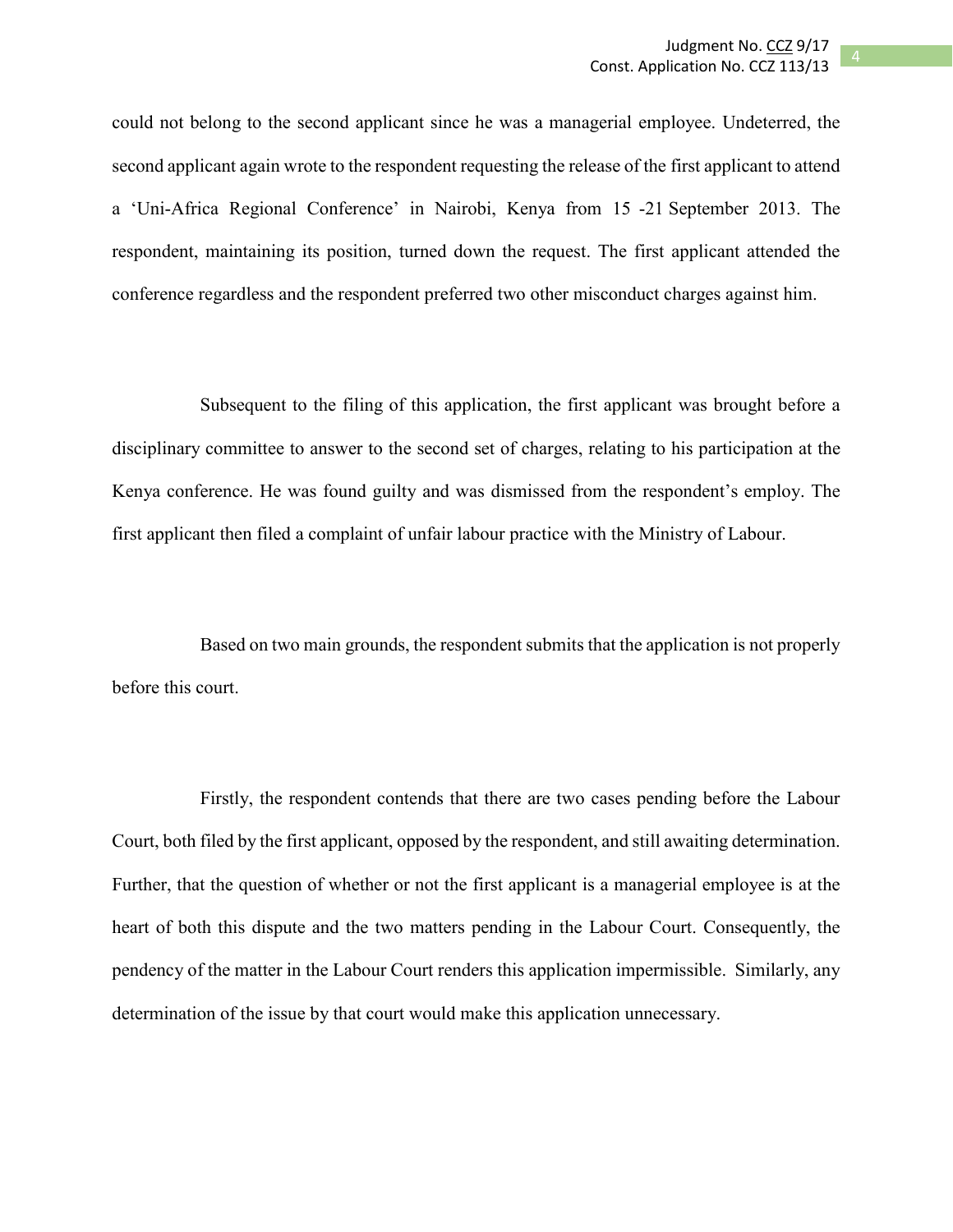I find there is merit in the respondent's submissions.

The first applicant referred the dispute to the Labour Court in terms of s 46(b) of the Act which reads as follows;

## **"46. Matters to be determined by the Labour Court**

In the event of any dispute as to-

- a) ….
- b) whether any employees are managerial employees; the matter shall be referred to the Labour Court for determination"

The matter was thus properly referred to the Labour Court and, therefore fell to be determined by that court. There is nothing on the record to suggest that the matter was withdrawn from the Labour Court. It can therefore be assumed that it is still pending determination there. The same applies to the first applicant's complaint of unfair labour practice, filed with the Ministry of Labour.

There was thus no need for the applicants to file this application. It falls to reason that before or following a determination of the issue by the Labour Court the first applicant, if that was his wish, would have had to follow a procedure that dictated a different route to reach this court.

Specifically, he would have had to reach this court through a referral in terms of s 175(4), or an appeal (if applicable) in terms of s 175 (1) and (3) of the Constitution. He could also have filed an appeal against the determination of the Labour Court, to the Supreme Court for a final determination of the matter.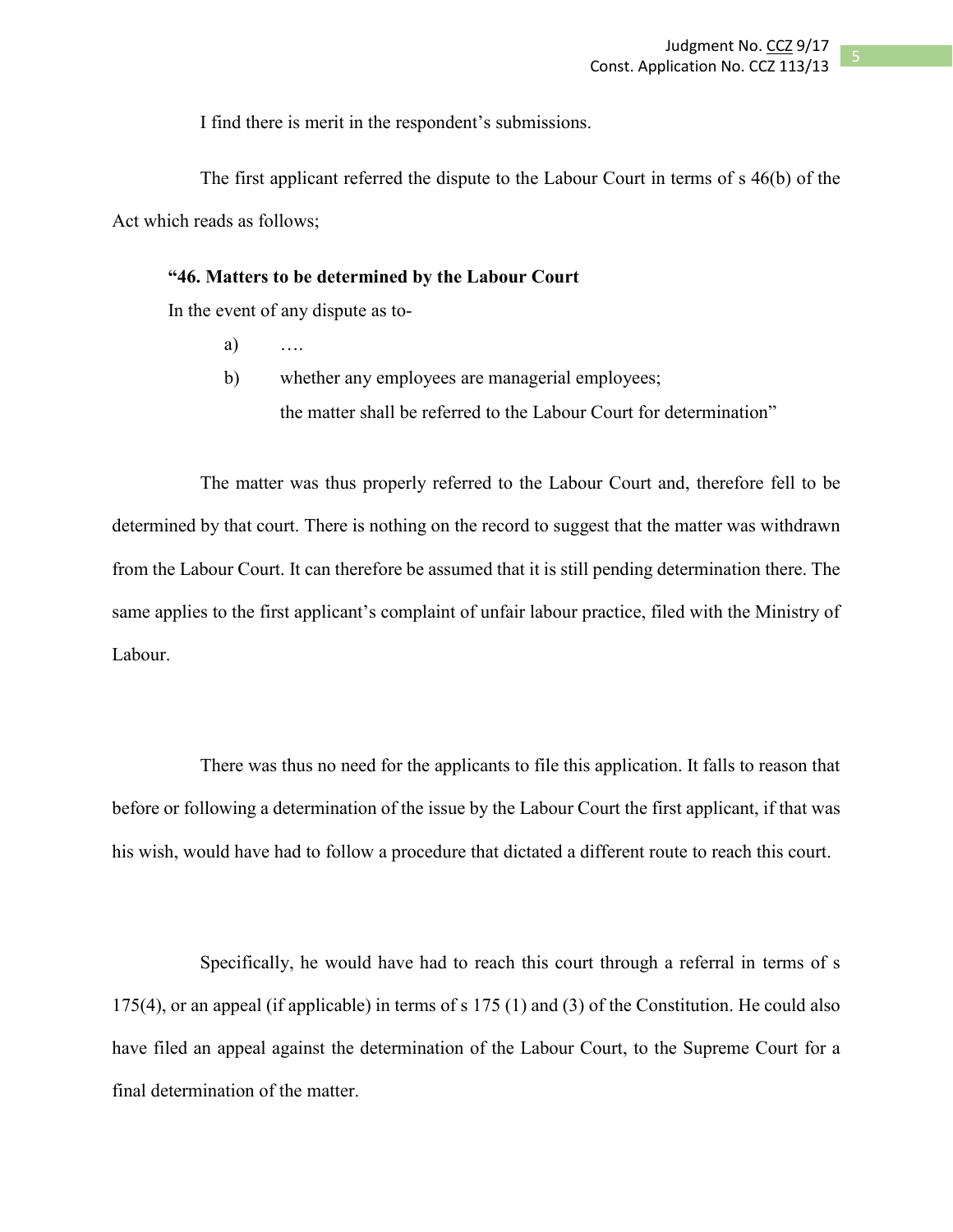The route taken by the applicants in bringing this matter to the Constitutional Court is criticized in the case of *Anna Colleta Chihava & 2 Ors vs The Provincial Magistrate Francis Mapfumo N O & 1 Other* (CC 02/14. In that case the court held that the wording of s 85(1) of the Constitution should not be understood to mean that a litigant is free to unceremoniously abandon proceedings in a lower court, and be able to mount a constitutional challenge before this court, seeking the same relief that the lower court would have been competent to grant. A contrary interpretation would not only result in an absurdity - where different courts may be seized simultaneously with the same dispute - but would also cause procedural confusion pertaining to the courts' jurisdictional parameters. It would also open the way to undeserving or 'unripe' cases being brought to the Constitutional Court, to the detriment of its effective operation.

The respondent, I find, is correct in its assertion that the applicants have improperly attempted to 'jump the gun' by coming to this court in a bid to preempt the Labour Court's determination of the very same issue.

Apart from this, the procedure adopted by the applicants would constitute an affront to the time honoured common law principle that a superior court should be slow to intervene in ongoing proceedings in an inferior court, except in exceptional circumstances. This principle is persuasively articulated as follows in the case of *Wahlhaus v Additional Magistrate, Johannesburg*  1959 (3) SA 113 (A): -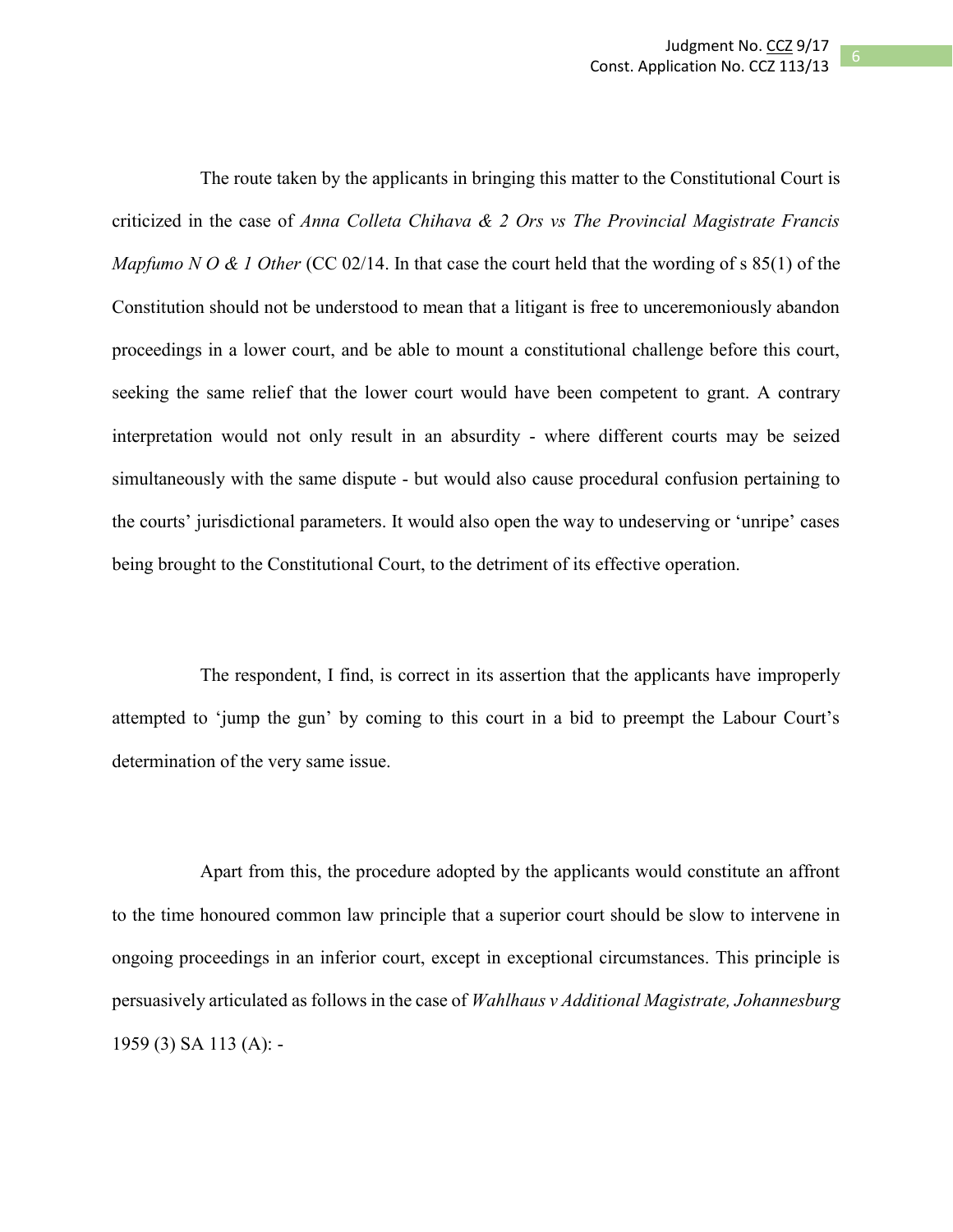"… a superior court would be slow to exercise any power upon the unterminated course of criminal proceedings in a court below, but would do so in rare cases where grave injustice might otherwise result or where justice might not by other means be attained."

I am satisfied the same principle applies with equal force to civil proceedings in a

lower court.

Echoing the same sentiments in the recent case of *Cuthbert Tapuwanashe Chawira &* 

*13 Ors v Minister of Justice Legal and Parliamentary Affairs & 2 Ors* CCZ 3/17 this court*,* per

Bhunu JCC held as follows: -

"Zimbabwe operates a self-hierarchical judicial system where in the ordinary run of things cases start from lower courts progressing to the highest court of the land. Generally speaking, higher courts are loath to intervene in unterminated proceedings within the jurisdiction of the lower courts, tribunals or administrative authorities ….

These sentiments find expression in the words of GUBBAY CJ in the leading case of Catholic Commission for Justice and Peace in Zimbabwe v A-G & Ors 1993 (1) ZLR 243(S) at 250G, where the learned Chief Justice had this to say;

"Clearly it (Supreme Court) has jurisdiction in every type of situation which involves an alleged breach or threatened breach of one of the provisions of the Declaration of Rights and particularly, where there is no other judicial procedure available by which the breach can be prevented. Compare Martin v Attorney General & Anor 1993 (1) ZLR 153 (S) (my emphasis)"

It becomes evident from all that has been said above, that there is merit in the respondent's contention that this is a proper case for the application of the doctrine of ripeness and avoidance. This doctrine holds that: -

"where it is possible to decide any case, civil or criminal, without reaching a constitutional issue, that is the course which should be followed". See *State v Mhlungu* 1995 3 SA 867 (CC) para [59].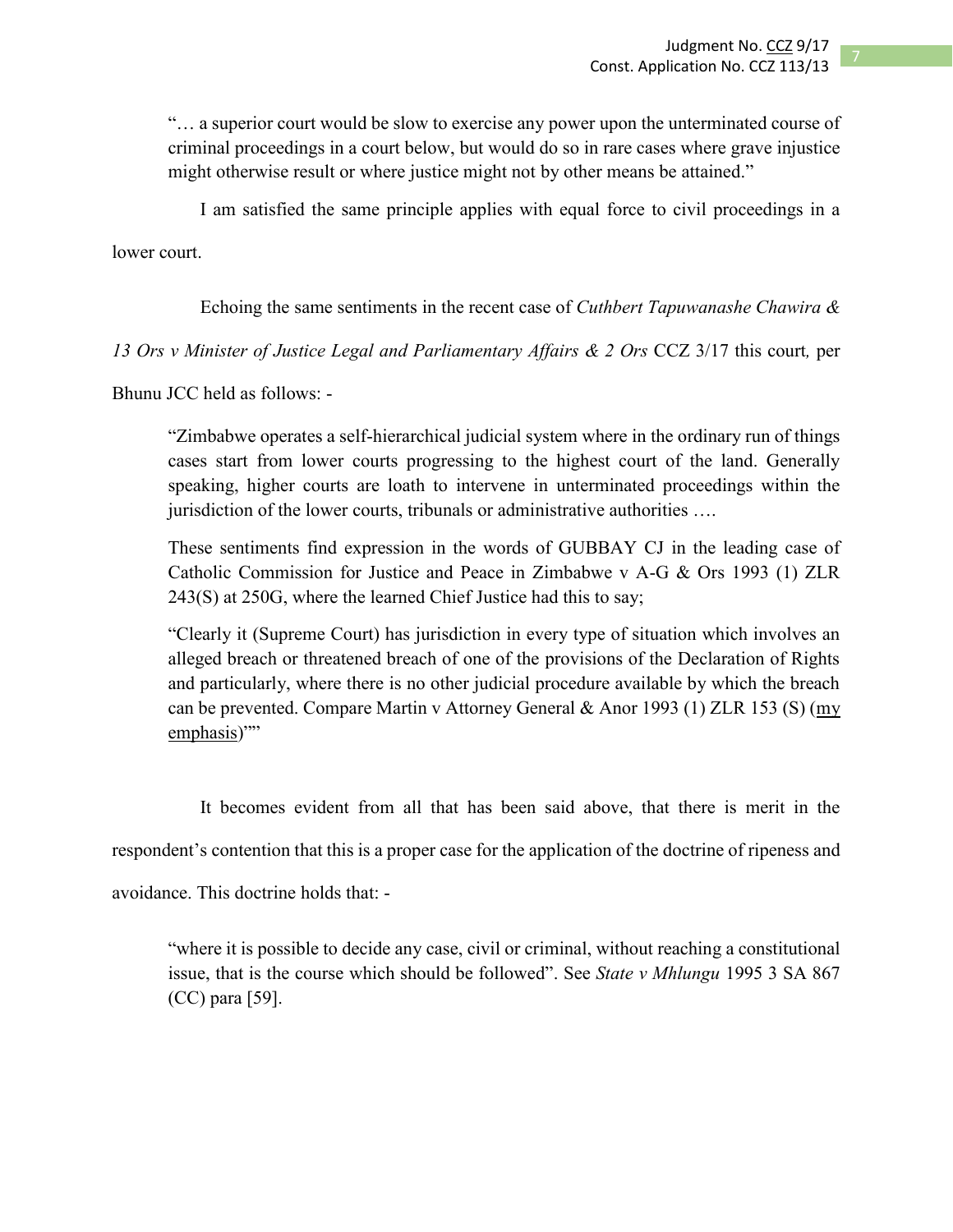The doctrine was affirmed in *Zantsi v Council of State, Ciskei & Others* 1995 4 SA 615 (CC) paras  $[2] - [8]$ . It is a well-founded principle in our law that this court will not ordinarily consider a constitutional question unless the existence of a remedy is dependent solely upon it. The doctrine of avoidance was fortified in *Sports and Recreation Commission v Sagittarius Wrestling Club and Anor* 2001 (2) ZLR 501 (S) in which Ebrahim JA said the following: -

"There is also merit in Mr Nherere's submission that this case should never have been considered as a constitutional one at all. Courts will not normally consider a constitutional question unless the existence of a remedy depends upon it; if a remedy is available to an applicant under some other legislative provision or on some other basis, whether legal or factual, a court will usually decline to determine whether there has been, in addition, a breach of the Declaration of Rights" (my emphasis)

I find in the circumstances of this case, and based on the authorities cited above, that the doctrine of avoidance can properly be invoked against the applicants. A remedy was clearly available to them in the Labour Court, had they chosen to pursue the matters pending in that court, to their logical conclusion. In other words, they could have secured a determination of the issue in question in the lower court, without having to 'reach' the Constitutional Court in the manner they did.

In the final analysis, and in light of the foregoing, I find that the application is not properly before this court and ought to be struck off the roll.

Despite this finding which would be dispositive of this matter, I find it pertinent and of interest to address the other ground upon which the respondent premised its argument that this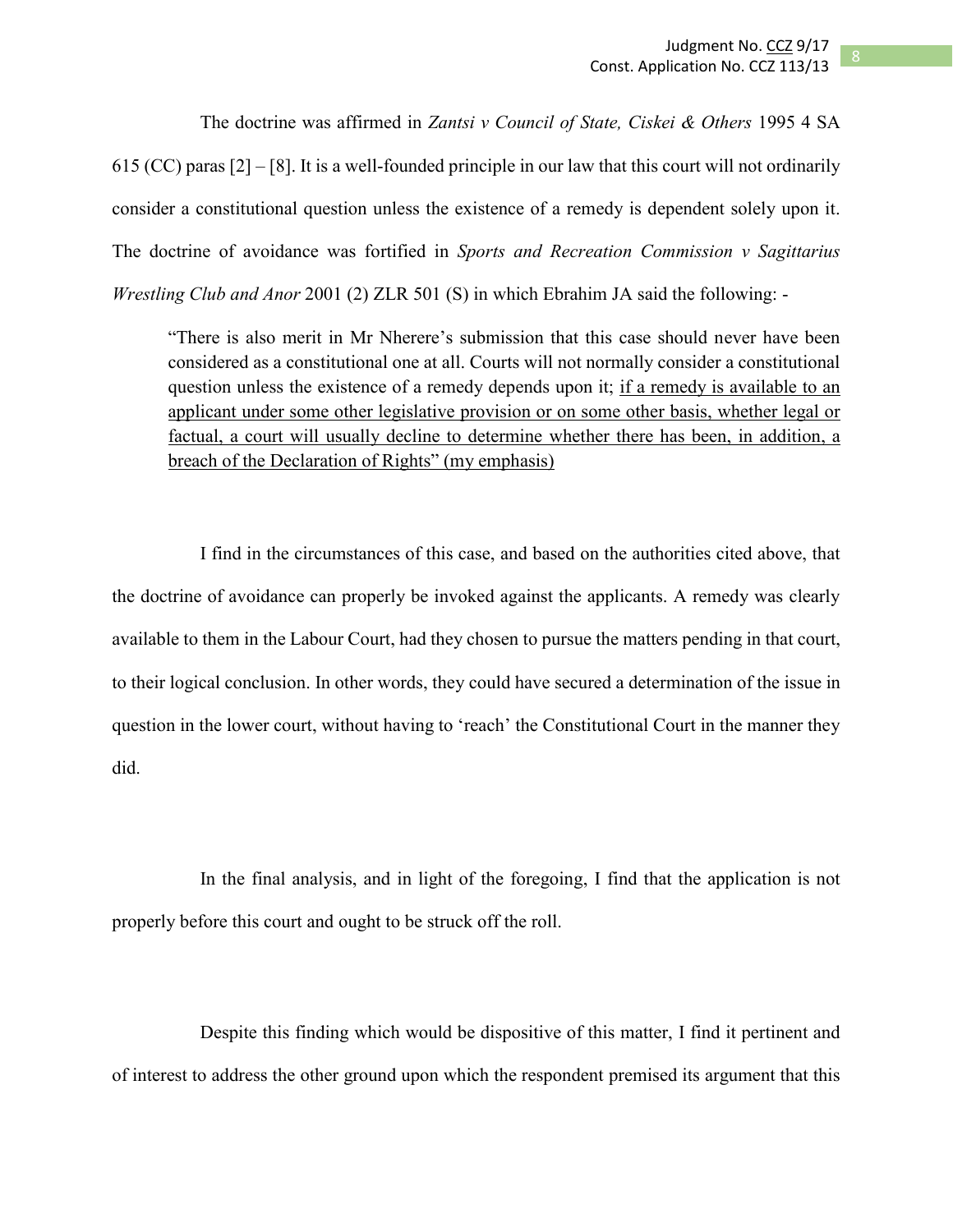matter is not properly before this Court. This was that the application does not raise a constitutional question.

The respondent contends that the applicants seek to have declared unconstitutional,

conduct that was done in terms of an extant legal provision whose constitutionality the applicants

do not challenge. The provision in question is s45(1)(b) of the Labour Act and reads as follows: -

## **"45 Considerations relating to registration or variation, suspension or rescission of registration of trade unions or employer's organizations**

(1) In any determination of the registration of a trade union or employers' organization or of the variation, suspension or rescission thereof, the Registrar shall—

| and                                                                          |
|------------------------------------------------------------------------------|
| (b) ensure compliance with the following requirements—                       |
| $(i)$ a trade union shall not represent employers;                           |
| (ii) an employers' organization shall not represent employees other than     |
| managerial employees;                                                        |
| (iii) the constitution of a trade union or employers' organization shall not |
| be inconsistent with this Act. (my emphasis)                                 |
|                                                                              |

*(2) ….*

While the section as a whole is concerned with the actions of the Registrar of Trade Unions and the considerations that he must take into account in relation to the registration, variation, suspension and rescission of the registration of a trade union, it is evident that subparagraphs (i) – (iii) of its ss (1)(b) also restate the legal position relating to who a particular trade union may or may not represent. They also distinguish employers from employees (both as defined in the Act), in terms of who or what should represent them. I do not find that the respondent's conduct, impugned by the applicants, was properly guided by its interpretation of this section.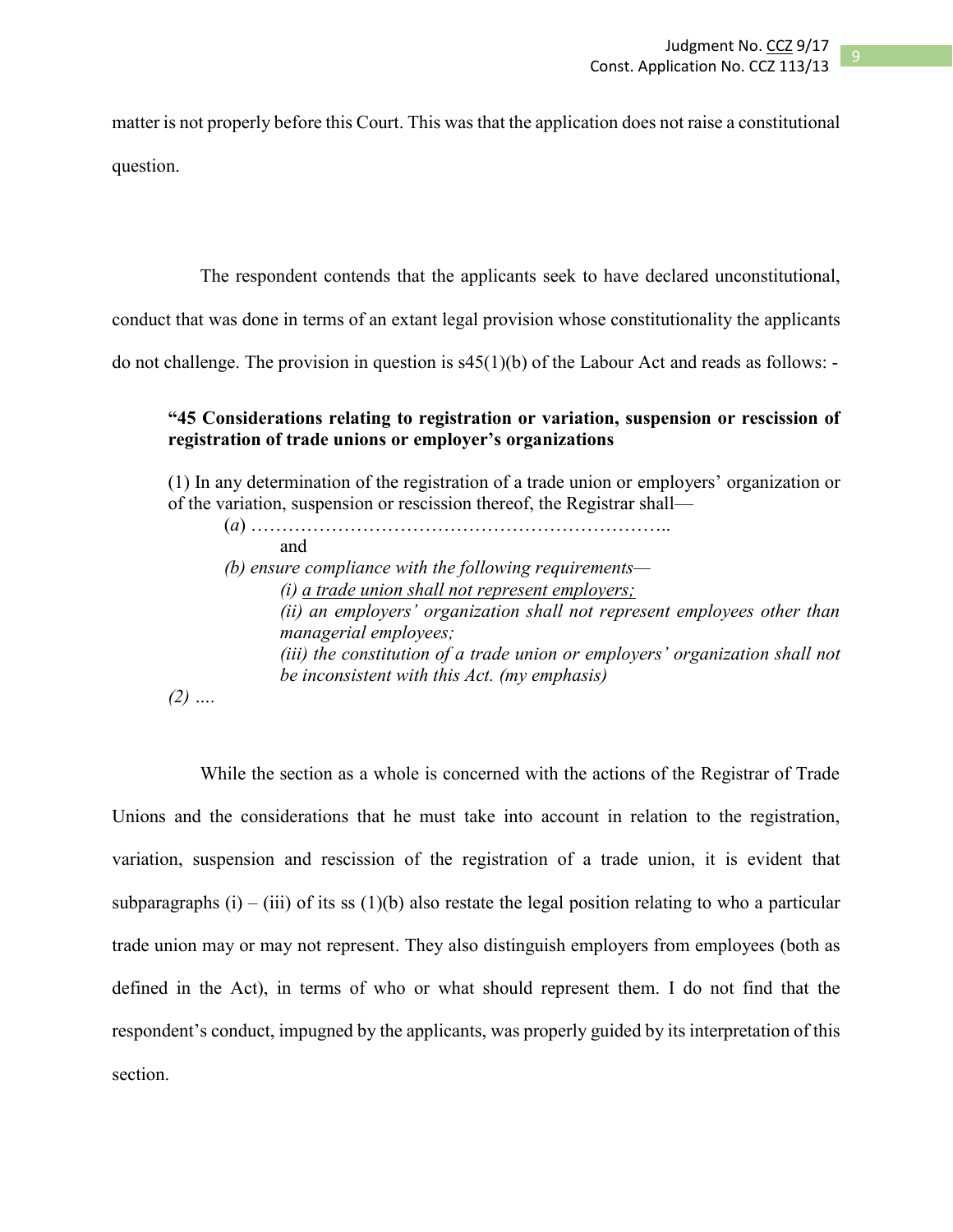The respondent attached to its papers evidence (in the form of a letter) of the first applicant's promotion to "the IBDC Managerial Team" as a loans officer. The same document contains a paragraph reading as follows: -

## "EMPLOYMENT STATUS

In terms of IDBZ's structure, you are considered to be a managerial employee"

In its definitions section, the Act defines 'employer' thus, in relevant part: -

"employer means any person whatsoever who employs or provides work for another person and remunerates and expressly undertakes to remunerate him, and includes-

- (a) the manager, agent or representative of such person who is in charge or control of the work upon which such other person is employed;
- (b) (e)  $\ldots$ "

The dispute *in casu* concerns whether the first applicant fits into this definition of employer, and if he does not, whether the respondent's refusal to allow him to participate in the affairs of the second applicant constituted a violation of his labour rights guaranteed under s 65(2) of the Constitution. It should be noted in this respect that the respondent is not said to have refused the first applicant permission to join or involve himself in the affairs of an employer's organization.

The applicants allege the same violation of the first applicant's labour rights even if it is determined that he falls into the category of "employer" as defined. The applicants in this respect allege in their heads of argument that the second applicant as a trade union does not represent the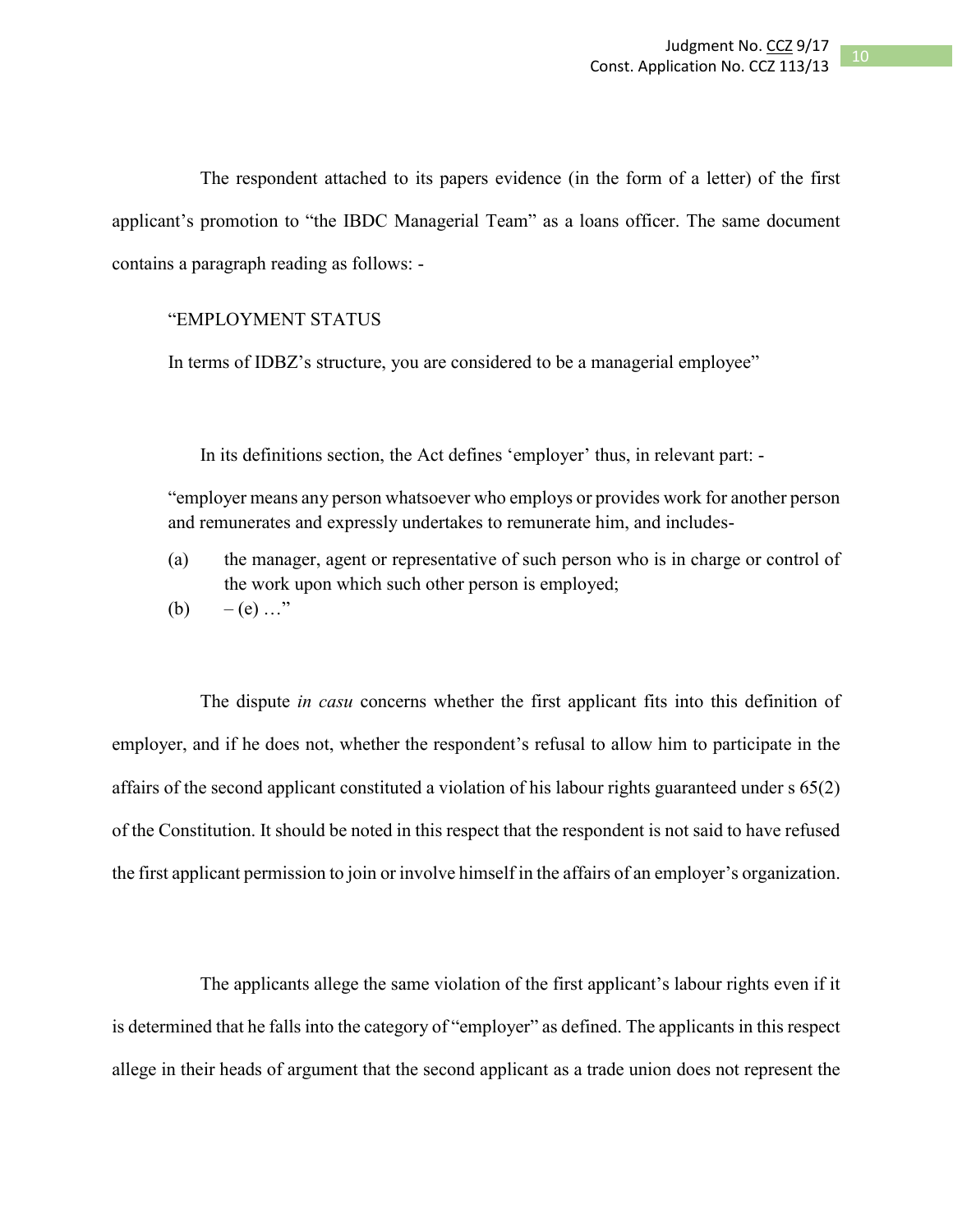interests of non-managerial employees only, but that it also has within its membership, employees said to be "managerial" like the first applicant. In addition, they argue that the second applicant's constitution does not rule out this circumstance.

The evidence before the court shows that the respondent, having promoted the first applicant to a position ranked by it as managerial, and relying on the plain meaning of the words

#### '*a trade union shall not represent employers'*,

contained in s 45(1)(b)(i) of the Labour Act, engaged in the conduct complained of. They refused the first applicant permission to involve himself in the activities and affairs of a trade union. The respondent therefore did no more than interpret (correctly in my view) the literal meaning of the provision in question and based its conduct on such an understanding. It appears to me that the applicants wished the respondent to read into the same words, a meaning that is not apparent from a plain reading thereof. I am not persuaded that there was a legal basis for them to do so.

As contended for the respondent, the applicants are attacking the wrong victim. In this respect, the respondent in my view correctly argues as follows: -

"… the applicants do not challenge the constitutionality of the provisions of the Labour Act which, we submit, permit the respondent's refusal of permission for first applicant's absence. A litigant may not bypass legislation and rely directly on the Constitution without challenging the provision in question. It is trite that conduct permitted by a law is not unlawful unless the law has been declared invalid"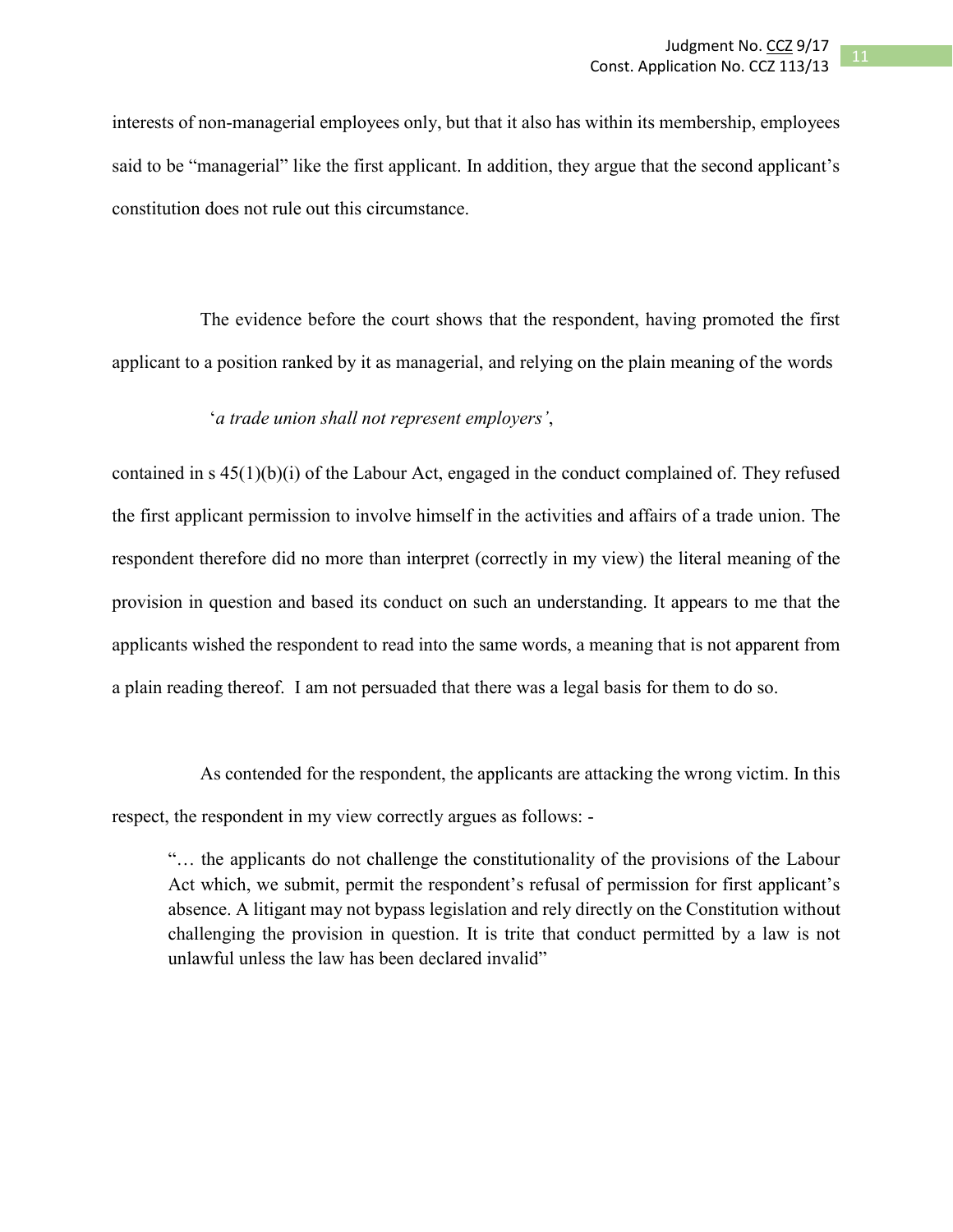I find this to be a persuasive argument. The learned authors of the book "Constitutional Litigation,*"* 1 *Max du Plessis, Glenn Penfold* and *Jason Brickhill,* define a constitutional question thus*:-*

*"*The quintessential example of a constitutional matter is one that involves the direct application of the Bill of Rights, that is, a constitutional challenge to law or conduct based on an unjustified infringement of a fundamental right …."

The applicants *in casu* challenge the conduct of the respondent that was informed by the explicit language of an extant legal provision ie,  $s$  45(1)(b) of the Act. If by such conduct the respondent, in the view of the applicants, violated a perceived fundamental right of theirs, then the appropriate action to take would have been to challenge the constitutional validity of the law in question. For it would be that law, and not conduct based on it, that would be based on an unjustified infringement of a perceived fundamental right. It hardly needs mentioning that the striking down of such a law would have the result of nullifying the conduct complained of.

Accordingly, and based on the above definition, I find that the application does not raise a constitutional question.

On this ground, too, I find that the application is not properly before the court and ought to be struck off the roll.

 $\overline{\phantom{a}}$ 

*<sup>1</sup>* First Ed. at p 19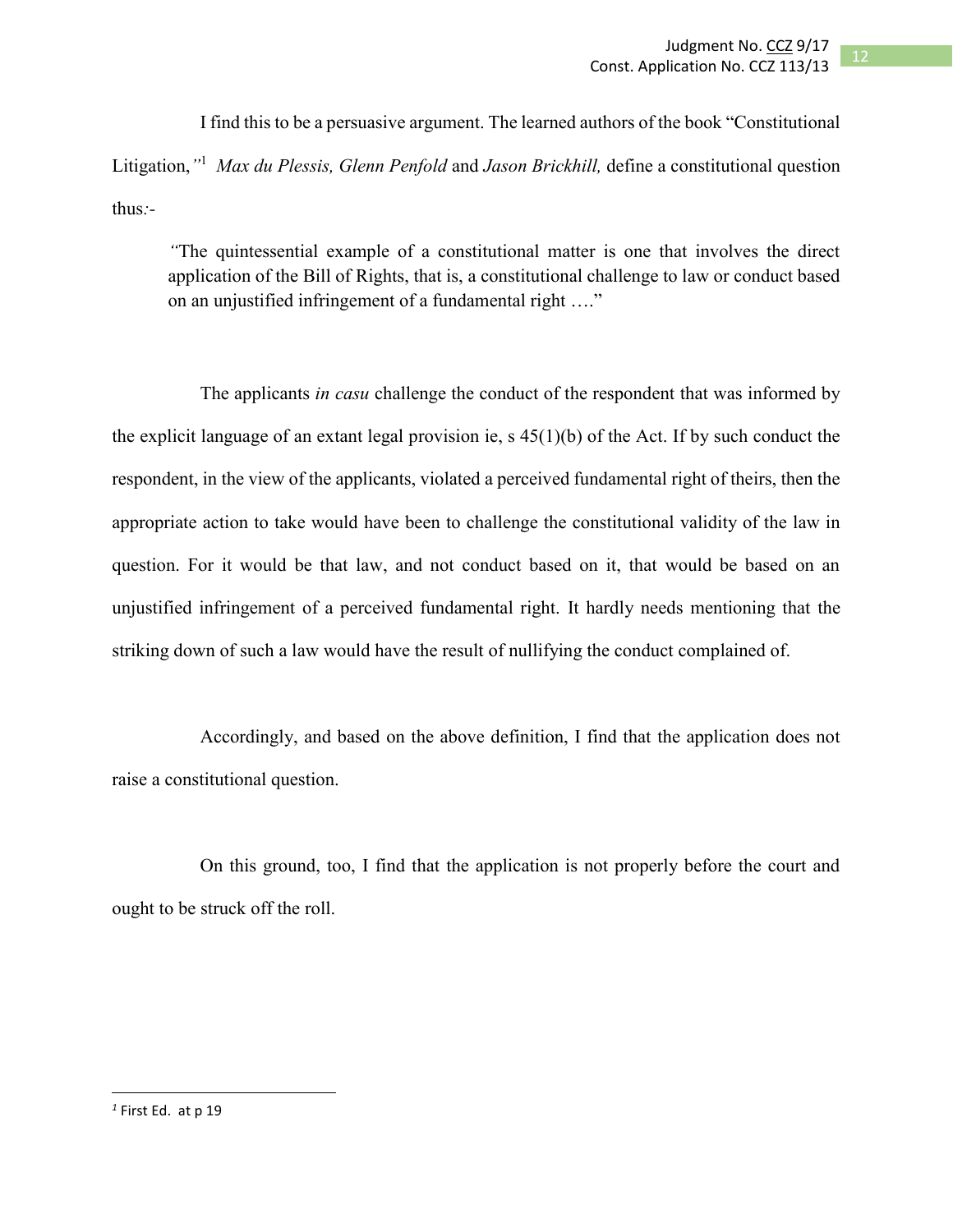The respondent prays for an order of costs against the applicants, on an attorney and client scale. It contends that the application typified a case of abuse of court process, and that the court should show its disfavor by ordering costs on the higher scale.

The practice of this court is that constitutional matters should not attract costs against the losing party in the absence of compelling reasons justifying such an award. I am not persuaded that an order for costs, more so on a higher scale, is merited under the circumstances of this case.

Accordingly, having found that the application is not properly before this court, I make the following order: -

- 1. The application be and is hereby struck off the roll.
- 2. There shall be no order as costs.

| <b>CHIDYAUSIKU CJ:</b> | I agree |
|------------------------|---------|
| <b>MALABA DCJ:</b>     | I agree |
| <b>ZIYAMBI JCC:</b>    | I agree |
| <b>GARWE JCC:</b>      | I agree |